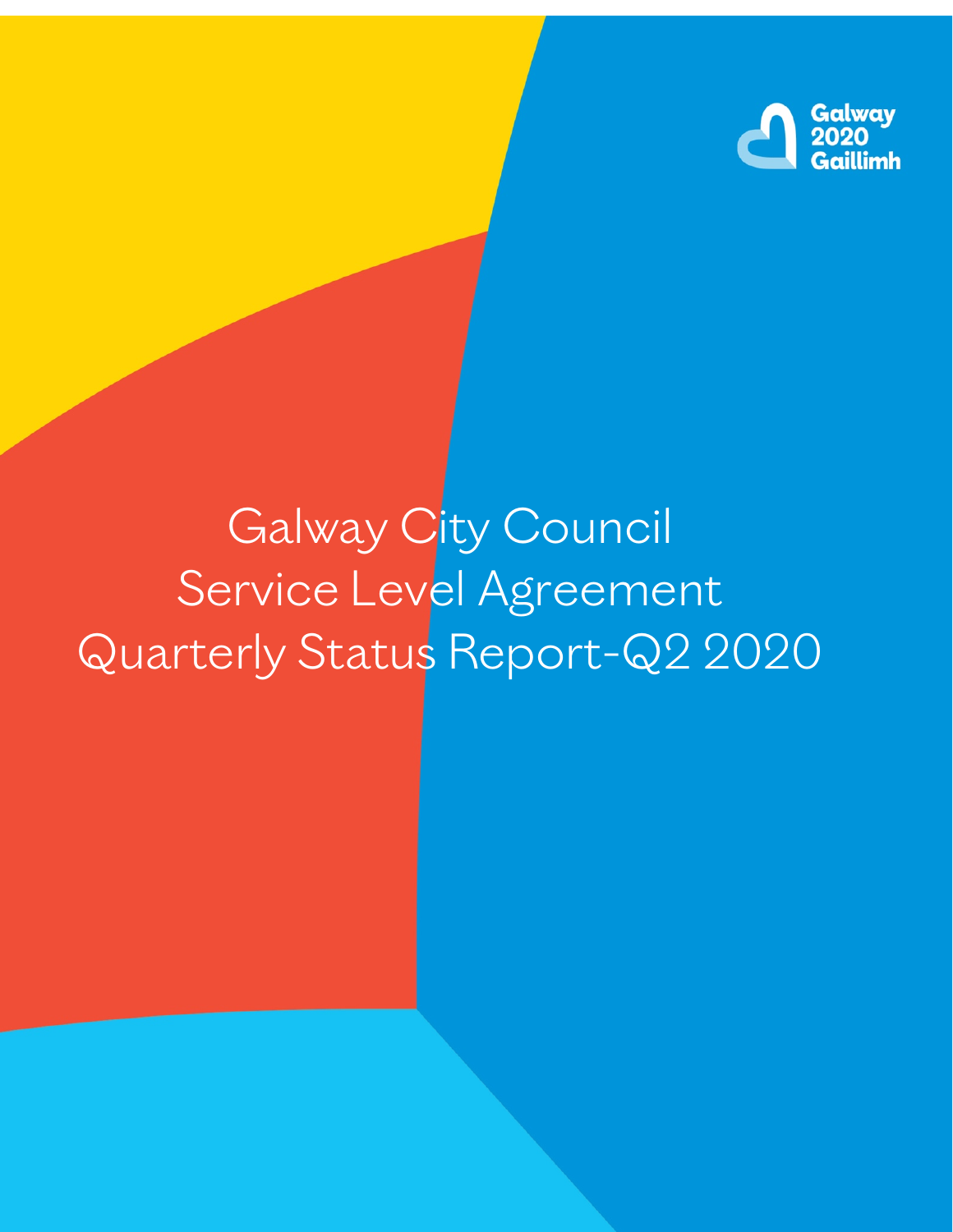

#### **Quarterly Status Report**

#### **Service Level Agreement**

#### **Between**

#### **Galway City Council**

 **and**

#### **Galway Cultural Development and Activity Company Limited by Guarantee**

#### **T/A Galway 2020**

#### **Introduction**

Galway 2020 has undertaken to provide a quarterly progress report (along with relevant documentation) on the day to day expenditure of the Company following presentation to and approval by the Board of Galway 2020. The Service Level Agreement was signed on the 8 May 2018. An addendum was added in March 2019. Financial information including year to date accounts to the 30 June 2020 are included here and have been presented and approved by the Board on 21 August 2020.

Part two of this status report focusses on progress made on the projects that are underway, that have received funding from Galway 2020.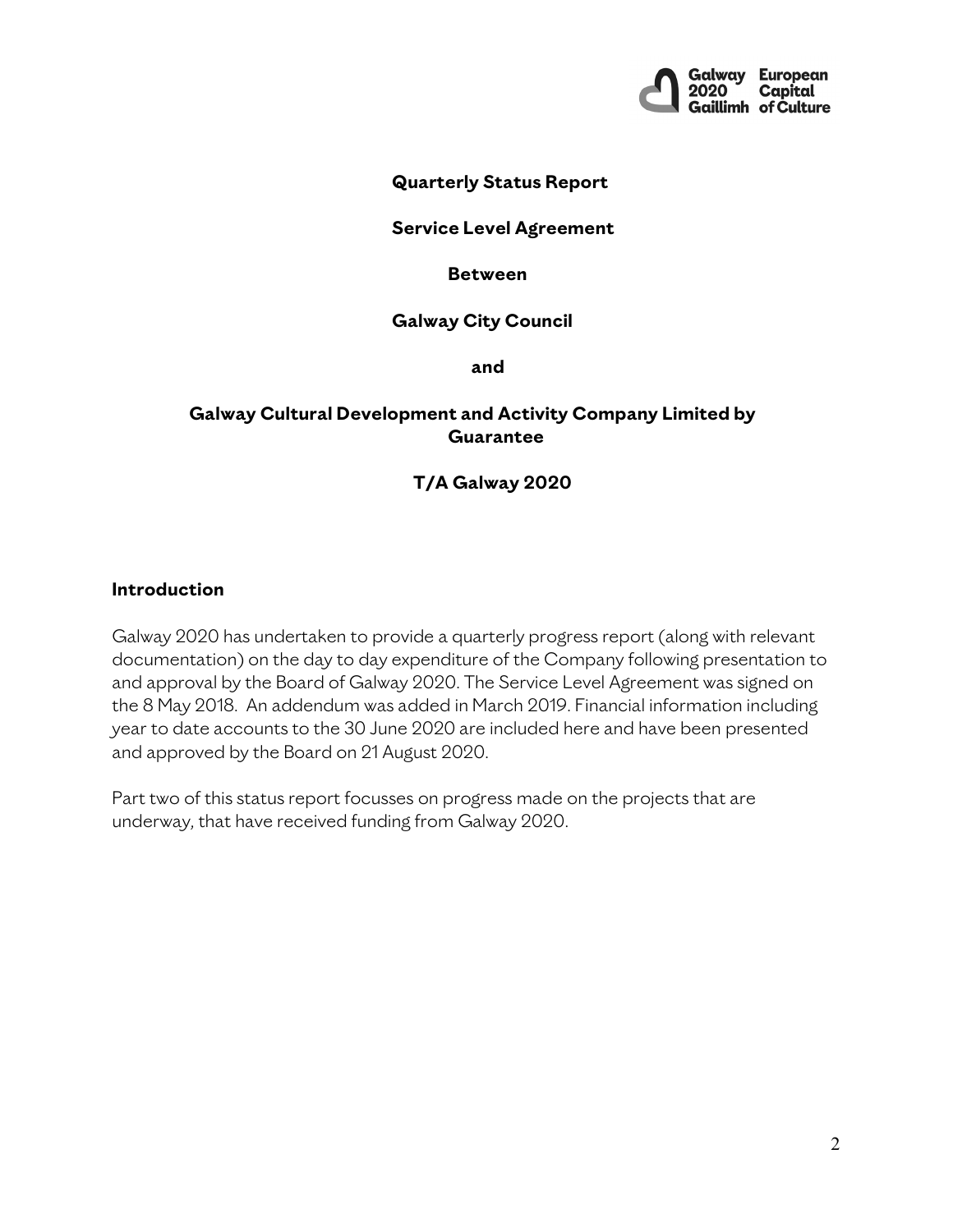

## **1. Financial Statements and Reporting**

| <b>Galway Cultural Development and Activity</b> | <b>YTD</b>   |
|-------------------------------------------------|--------------|
| <b>Income and Expenditure</b>                   | 30/06/2020   |
|                                                 | <b>Total</b> |
| <b>Income</b>                                   |              |
| <b>Local Authority Funding City</b>             | 302,200      |
| <b>Local Authority Funding County</b>           | 744,600      |
| <b>Government Funding</b>                       | 2,653,069    |
| Sponsorship and Other                           | 895,125      |
| <b>FU</b> Prize                                 | 1,500,200    |
| <b>Box Office</b>                               | 14,949       |
| Deferred Revenue and Capital Grants             | (343,063)    |
| <b>Total Income</b>                             | 5,767,080    |
| <b>Direct Programme Funding</b>                 | 1,786,531    |
|                                                 |              |
| <b>Programme Related Salary Costs</b>           | 412,216      |
| <b>Programme Related Direct Costs</b>           |              |
| Production                                      | 1,846,134    |
| <b>Professional Fees</b>                        | 211,221      |
| <b>Travel and Hotels</b>                        | 77,608       |
| Tourism, Programme Promotion and                | 655,517      |
| <b>Content Development</b>                      |              |
| <b>Office Costs</b>                             | 68,245       |
| <b>Other Costs</b>                              | 28,693       |
|                                                 |              |
| <b>Total Direct Programme Costs</b>             | 5,086,164    |
| <b>Total Payroll Overheads</b>                  | 371,447      |
| <b>Non Payroll Overheads</b>                    |              |
| <b>Professional Fees</b>                        | 101,743      |
| <b>Travel and Hotels</b>                        | 38,278       |
| <b>Office Costs</b>                             |              |
| Depreciation                                    | 13,839       |
| Insurance                                       | 54,728       |
| <b>IT Costs</b>                                 | 29,502       |
| Office Expenses                                 | 6,543        |
| Other                                           |              |
| Total Office Costs                              | 158,553      |
| <b>Other Costs</b>                              | 10,895       |
|                                                 |              |
| <b>Total Overheads</b>                          | 680,916      |
| <b>Total Costs</b>                              | 5,767,080    |
|                                                 |              |
| <b>Net Surplus/Deficit</b>                      | (0)          |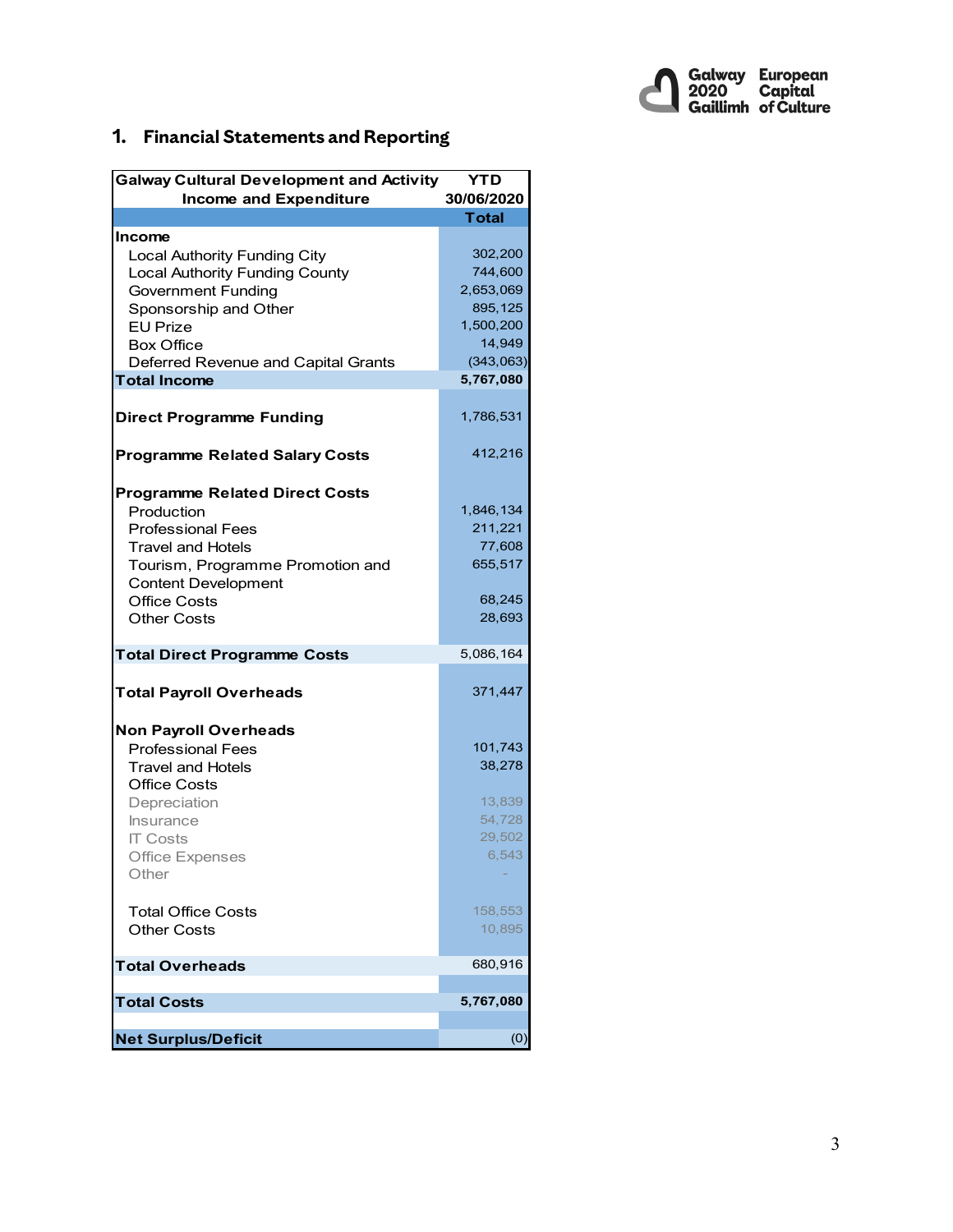

## **1.1 Financial Reporting**

All annual returns, registration of directors and other returns are fully up to date and filed in accordance with the Companies Regulations Office and Companies Act 2014. There is full compliance with the requirements of the Revenue Commissioners in relation to all relevant tax heads and a valid tax clearance certificate is in place for the Company.

An Independent Accountants review was carried out for the period Q1 2020 as agreed under the Performance Delivery Agreement with the Department of Culture, Heritage and the Gaeltacht. The Independent Accountants Report has been submitted in line with reporting arrangements. The Q2 review is currently being scheduled.

# **1.2 Board and Audit Committee Meetings**

The Board met on the following dates in the quarter:

1 April 4 April 8 April 19 April 29 April 7 May 28 May

The Audit Committee met on 30 June.

### **1.3 Partnership Programme**

As of the 31 March 2020, the number of confirmed corporate partners and sponsors was 100 organisations, with cash and in-kind commitments to the value of  $\epsilon$ 2,278,112. Of which €1,076,417 had been realised to up to and including 31 March.

In light of the current health and economic crisis, Galway 2020 is currently reviewing the onward viability of fundraising and sponsorship income, and the activities of the partnerships functional area.

Throughout the pandemic Galway 2020 has continued to communicate with our corporate partners and sponsors and have continued to receive overwhelming support.

Over the period 31 March to 30 June 2020, Galway 2020 has processed refunds to the value of €6,185, and foresees additional refunds being made through to the end of year as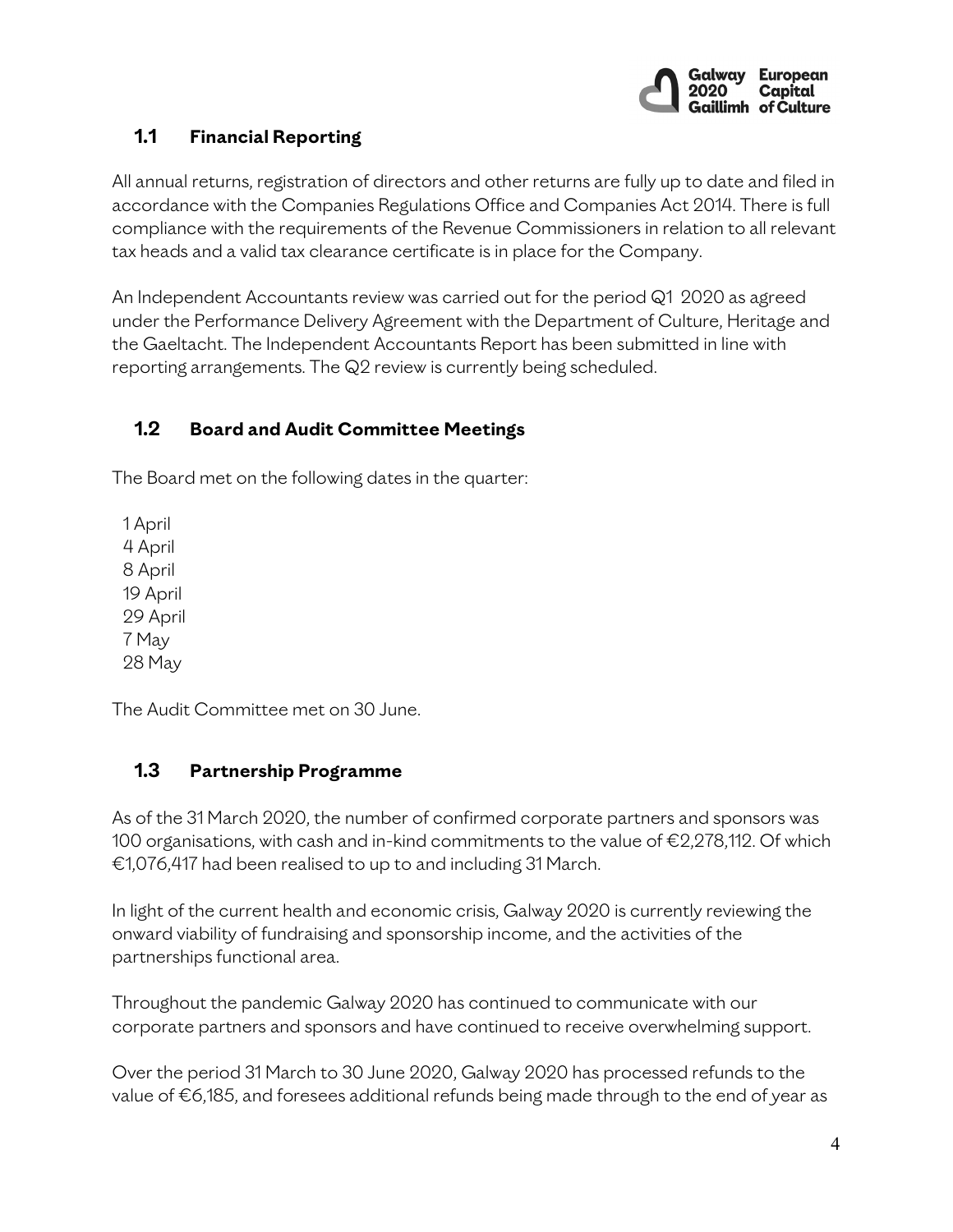

a greater level of certainty is achieved. At present refunds are primarily to trusts and foundations whose commitments were made specifically towards international elements of the original cultural programme, and which no longer form part of the reimagined cultural programme.

In line with the announcement of our reimagined cultural programme, Galway 2020 intend to re-engage each of our corporate partners and sponsors, re-confirming their commitments in light of the pandemic and re-establish future partnership opportunities as we move towards programme delivery.

The cash and in-kind sponsorship position as of 30 June 2020 is as follows;

|                  | Cash $(E)$ | In-Kind (€) | Total $(€)$ |
|------------------|------------|-------------|-------------|
| <b>Committed</b> | 968,511    | 1,309,601   | 2,278,112   |
| <b>Realised</b>  | 395,743    | 674,488     | 1.070.231   |
| Outstanding      | 572,768    | 635,113     | 1,207,881   |

## **1.4 Staffing**

The Galway 2020 team is 12 at 30 June 2020

| <b>Department</b>                      |              |
|----------------------------------------|--------------|
|                                        | <b>Total</b> |
| <b>Creative and Cultural Programme</b> |              |
| <b>Finance and Operations</b>          |              |
| Communications                         | 2            |
| <b>CEO</b>                             |              |
| Volunteering                           |              |
| Total                                  |              |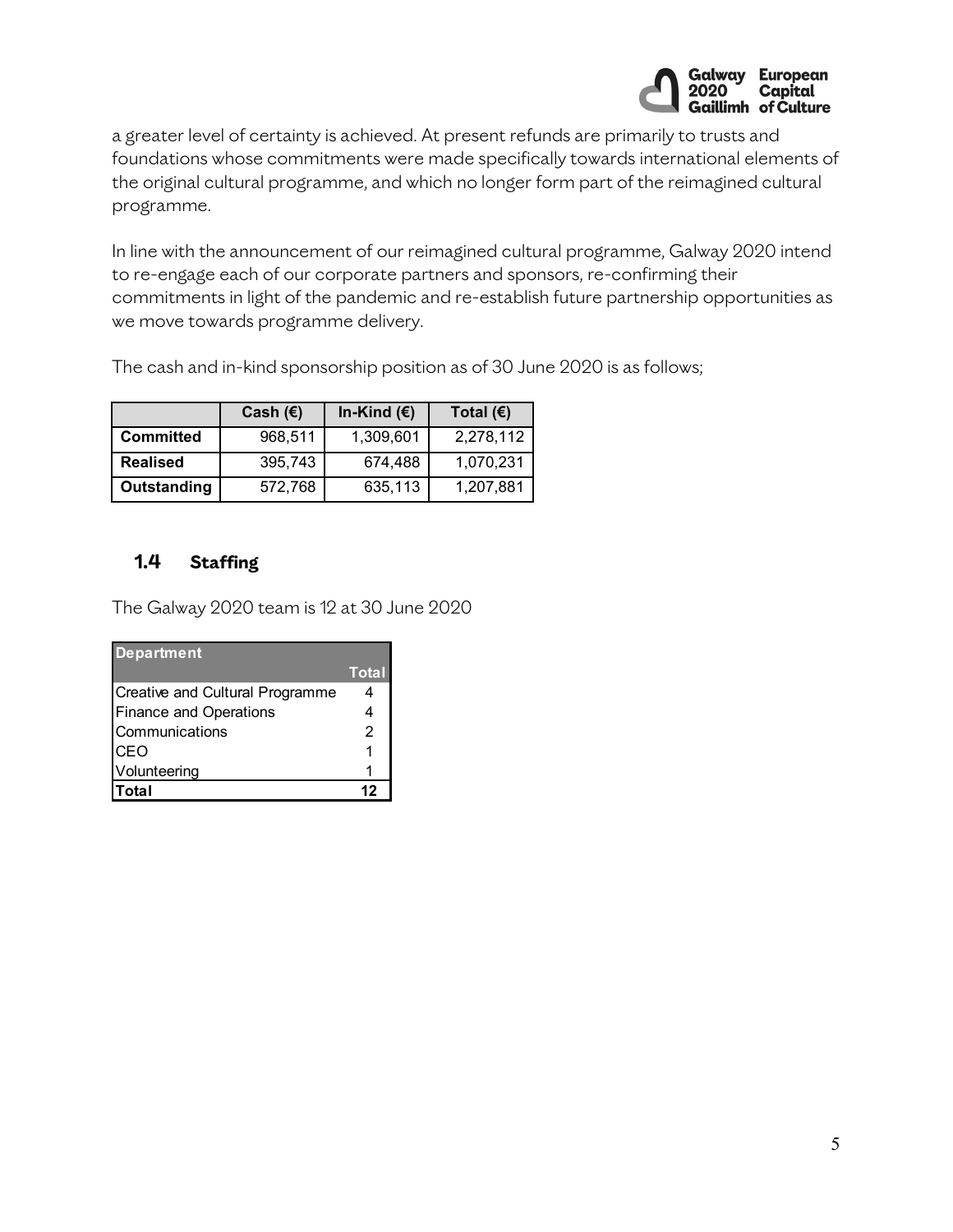

# **2. Galway 2020 Cultural Programme Update**

# **2.1 Programme Strategy in Light of COVID-19**

Ongoing public health guidelines and government restrictions has required Galway 2020 to cancel the delivery of all in-person events during this quarter. The current and future anticipated impact of Covid 19 has therefore required the organization to scale back both its operations and the cultural programme.

Galway 2020 are working closely with all key stakeholders on the delivery of a contracted programme of events later in the year and early next year, within the safe parameters of the public health guidelines and restrictions. In doing so priority is being placed on the delivery of the Bid Book projects by local and national artists to ensure that these projects, and their local and national cultural partners and artists, are supported to the greatest extent possible.

In delivering on the Bid Book projects and the associated legacy, we have the opportunity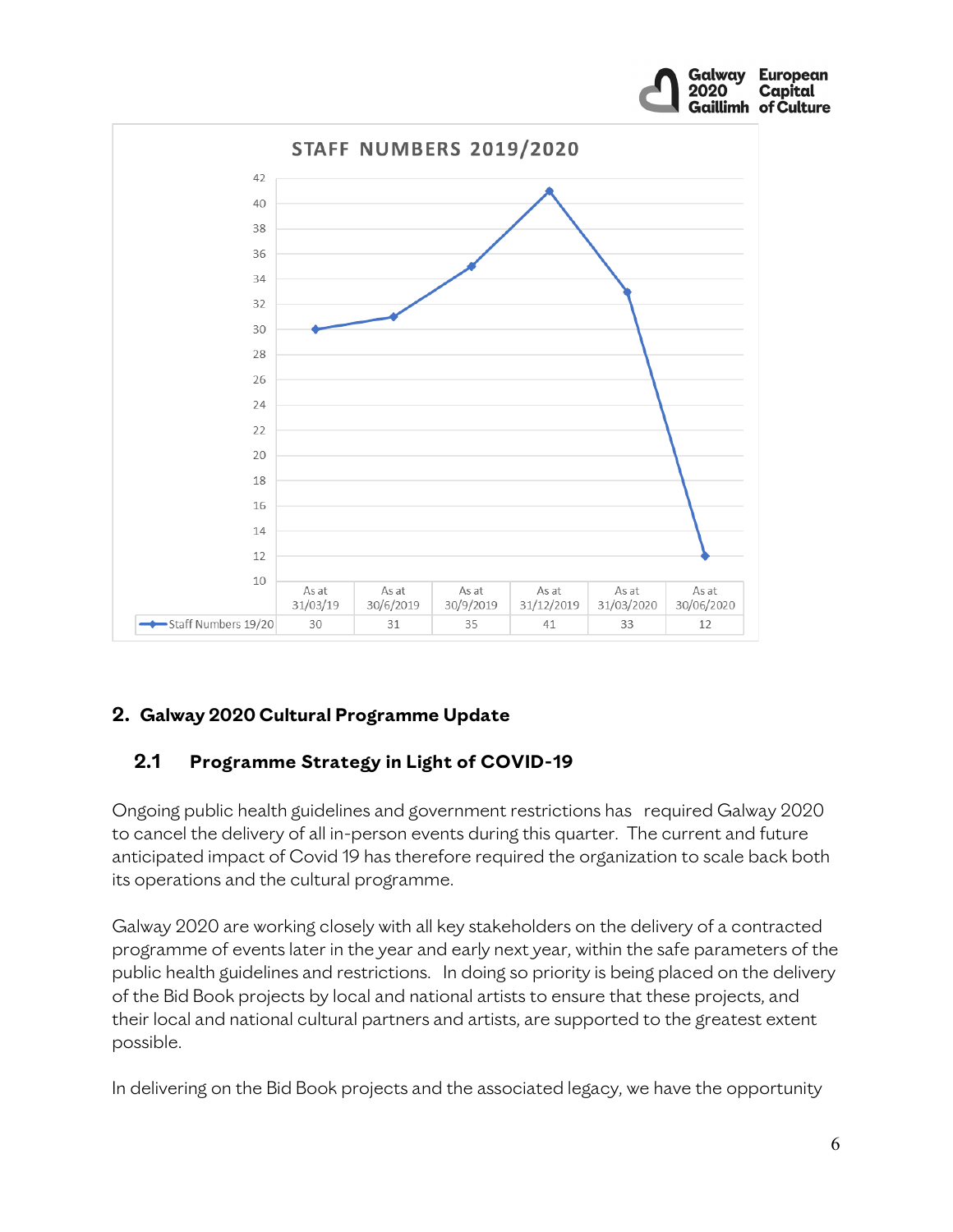

to acknowledge and support the renowned artistic and cultural ability that Galway is home to at a time when such support and the delivery of such projects was never as important.

On 22 April Galway 2020 submitted a proposal to the Department of Culture, Heritage and the Gaeltacht and. on 30 April Galway 2020 confirmed it reached agreement with the Department of Culture, Heritage and the Gaeltacht to consult with Galway 2020 cultural partners to explore options for a re-imagined programme of events to take place in the closing months of this year and in early 2021

In May 2020 we undertook a project review process with all cultural partners. Each cultural partner was asked to re-imagine their project in light of COVID- 19. This was an extensive body of work which involved the re-programming of the entire programme as well as revisions to budgets and production plans. Galway 2020 worked closely with the partners to achieve the delivery of a viable cultural programme, suitable to deliver in the current restricted landscape..

A formal submission on the re-imagined programme was made on the 28<sup>th</sup> May 2020.

During this timeframe we also continued consultations with the EU Commission regarding the prolongation of Galway's year as ECOC into the first quarter of 2021. A joint letter, from the Department of Culture, Heritage and the Gaeltacht and Galway 2020, was submitted on 26<sup>th</sup> May 20 to Mariya Gabriel, Commissioner for Innovation, Research, Culture, Education and Youth requested an official prolongation of Galway's year.

The programme will be announced in August 2020 and will formally re-commence from September 2020 to March 31 2021.

# **2.2 Galway 2020 Regional Programme**

In addition to the reimagined programme, the continued support of Irish Public Bodies Insurances for the Galway 2020 Participation Grant scheme, will give local authorities the opportunity to be affiliated with our programme through the engagement of local artists in the development of new events in their areas.

Many of the regional projects are partnered with artists or projects from the Galway 2020 programme. This has been a wonderful collaboration between the local authorities' arts services.

There are now 9 regional projects confirmed in partnership with the following local authorities;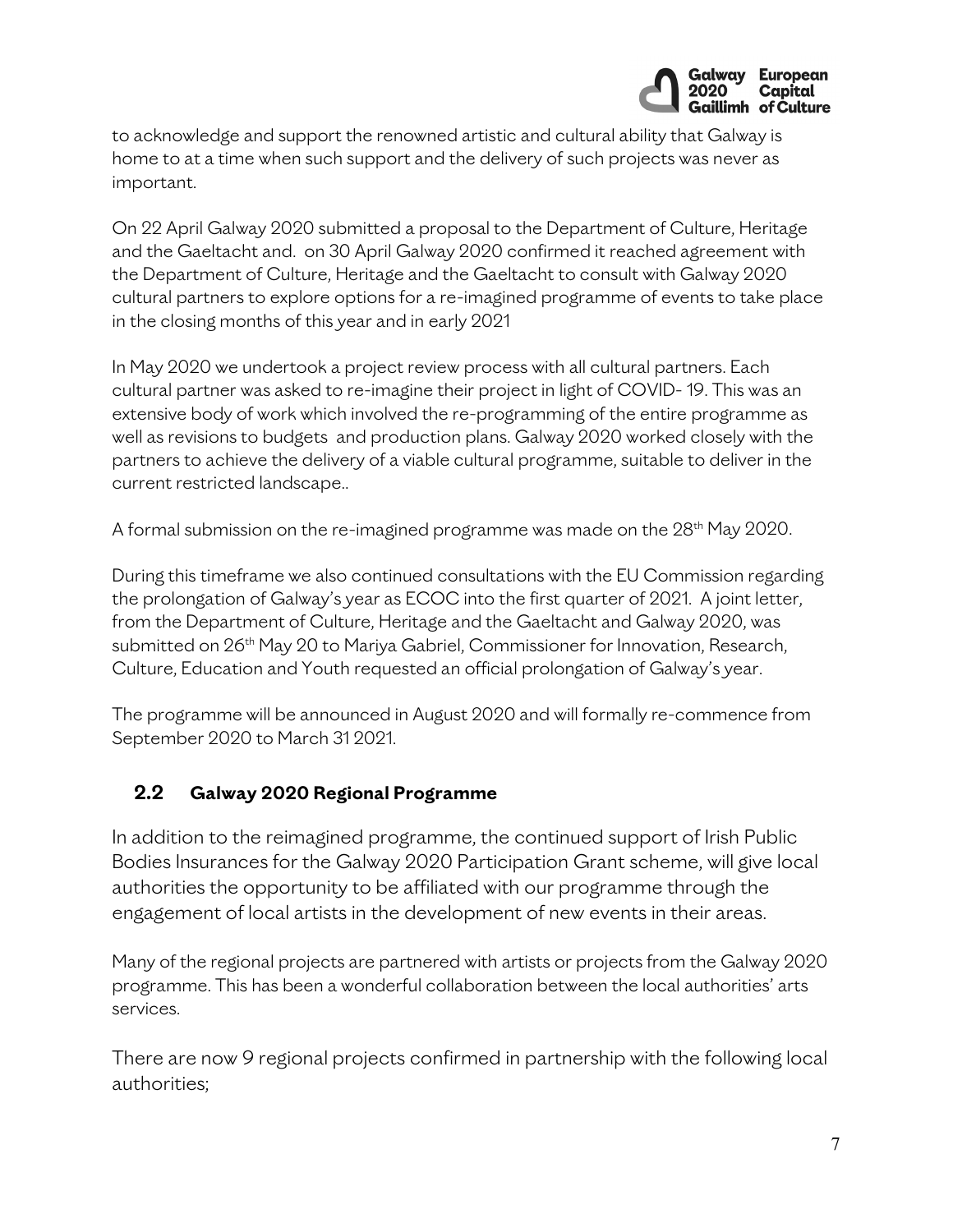

- Clare County Council
- Roscommon County Council
- Cork County Council
- Offaly County Council
- Tipperary County Council
- Waterford County Council
- Dublin City Council
- Limerick City Council

## **2.3 Cultural Programme Events Q2 2020**

Two projects took place during this time and they included InterAction and the Galway Film Fleadh project Peripheral Visions. The Galway Film Fleadh presented Peripheral Visions as part of the Galway 2020 Programme. The event featured an online co-curated competition of films selected by each of the [Europa Film Festivals.](https://www.galwayfilmfleadh.com/industry-the-galway-film-fair/eff/) Each festival presented an introduction to their entry and the audience had the opportunity to participate in online Q&As after the screening.

**InterAction** was delivered as an online event in May 2020- this involved a number of Galway based theatre artists who created online work. The project was delivered by the Galway Theatre Festival as part of the Galway 2020 programme.

**Galway Film Centre-Peripheral Visions** project was delivered as an online event in July 2020

### **2.4 Small Towns Big Ideas**

A full review of Small Towns, Big Ideas programme has been was undertaken. There are a total of 78 projects within the programme with 39 now left to deliver as part of the reimagined programme.

### **2.5 Wave Makers Volunteer Programme**

The Volunteer Manager continued to hold regular zoom catch-ups with a reduced number of Wave Makers during the period of lockdown due to COVID-19.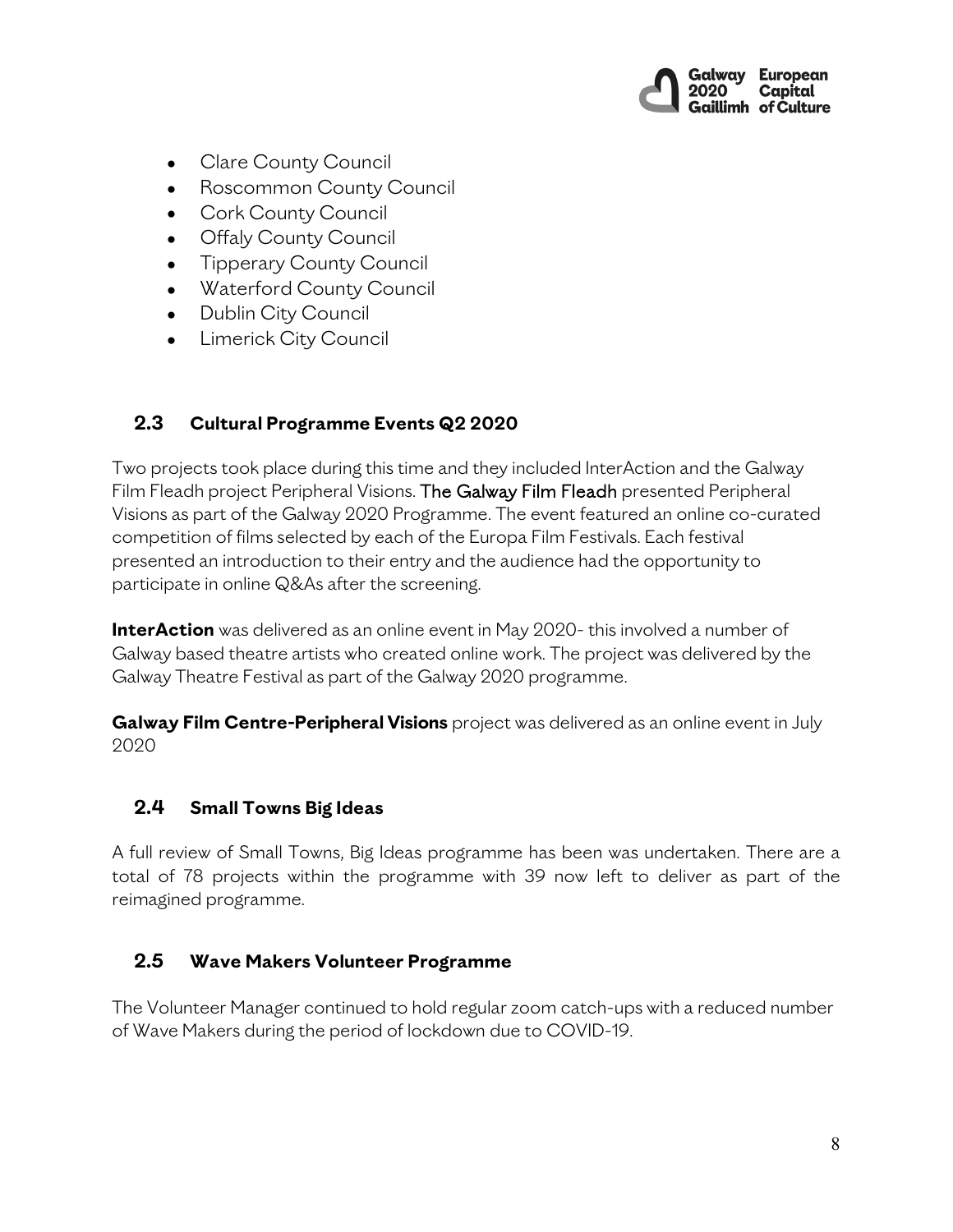

The Wave Makers' programme received a Special Recognition Award as part of the Mayor's Awards which the Volunteer Manager accepted on their behalf at a short event in Leisureland hosted by mayor Mike Cubbard on 26 June.

A survey has been sent to all Wave Makers enquiring whether they wish to continue volunteering as a Wave Maker or whether they would rather be kept on hold and contacted later in due course. So far 130 have chosen to continue volunteering and expect more to opt in as the reimagined programme gets underway. A COVID-19 pre-return volunteer induction is being put into place and will be compulsory for all Wave Makers returning to volunteer together with a pre-return to volunteering COVID-19 form. We expect the first activity for Wave Makers will be a beach clean-up in association with Clean Coasts at the end of July and we are looking at different options of community engagement while gradually resuming contact with our cultural partners to discuss the volunteer requirements of their revised projects and prepare for those.

In the meantime, the Volunteer Manager is working closely with her colleagues in the ECOC volunteer coordinators network and EU -Japan bridge volunteer programme and in particular, on a virtual exchange between our volunteers which will commence at the end of July.

## **2.6 International Relations**

International Relations continue to be important and there is a strong European dimension embedded in many projects across the programme and across the wider project. Throughout the lockdown period Galway 2020 has continued to engage and work closely with the international embassies and cultural institution based in Ireland, including the British Council, the Embassy of France in Ireland, Institut Francais, Event Scotland and the Goethe-Institut to explore future co-programming and collaborations opportunities in light of restricted artist mobility and other challenges brought about due to COVID-19.

# **2.6.1 EU-Japan Fest**

Galway 2020 continues to work closely with EU Japan Fest. There are a total of 10 projects which will feature Japanese Artists through the EU Japan Fest Foundation. Most of these will be delivered in an online capacity during 2020 and 2021.

# **2.6.2 Other European Capitals of Culture (ECoC)**

Galway 2020 has continued to work closely with other ECoCs and bidding cities. We participated in the weekly meetings of the ECoC Network during this time to seek ways to support our artists and retain string EU connections in light of COVID 19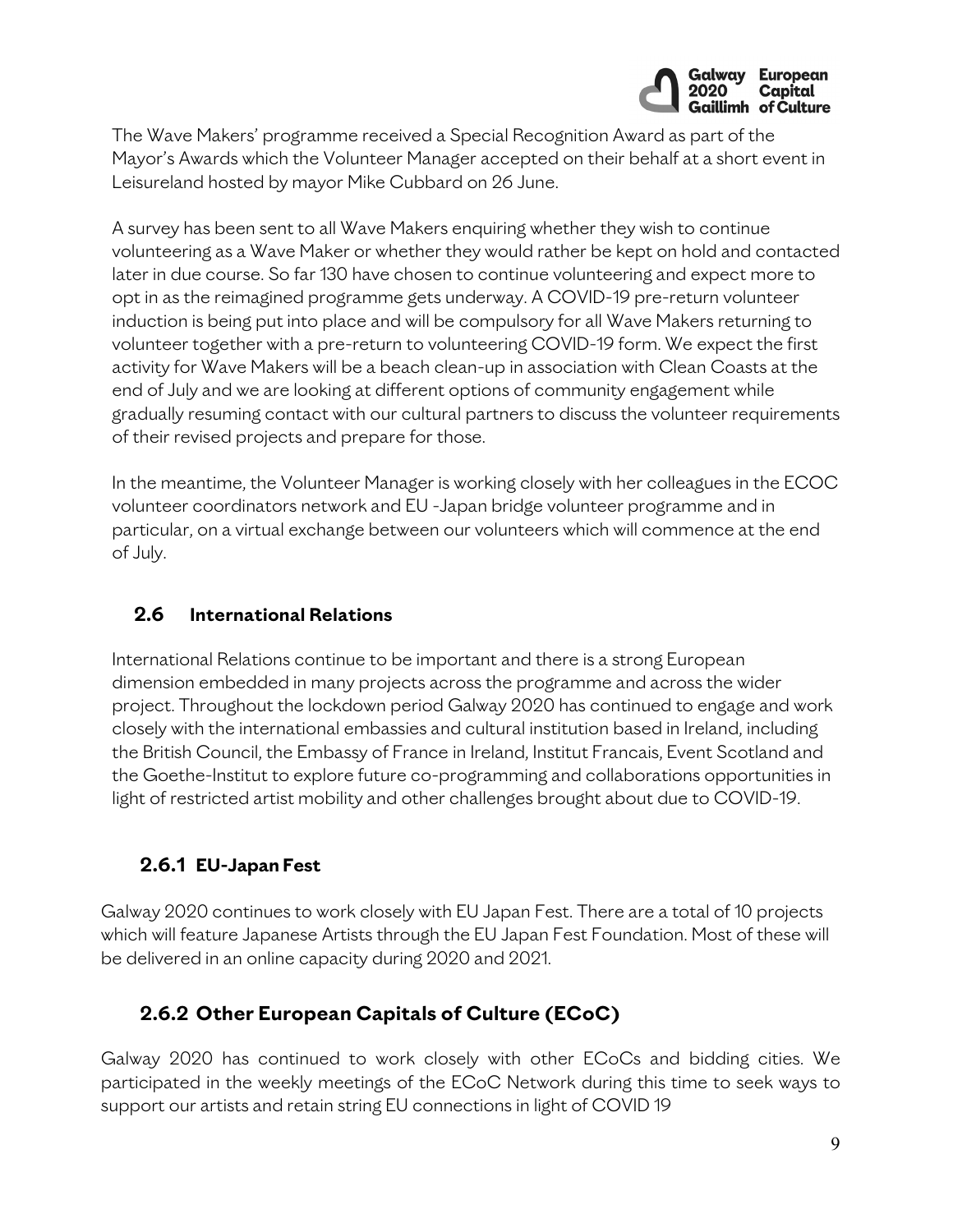

## **2.6.3 European Week of Regions**

Galway 2020 along with Matera 2019 and Rijeka 2020 have been selected to participate in the European Week of Regions in October 2020

## **2.6.4 European Culture Y-Project Webinar and Workshop event**

Galway 2020 participated in the Y-project webinar Mind the Digital Gap - Culture Webinar- an online seminar on the digitalisation of Culture in light of COVID 19. Participants from across Europe took part.

|  | 2.7 Galway 2020 Links to The Galway Cultural Strategy 2016-2025 |  |  |
|--|-----------------------------------------------------------------|--|--|
|--|-----------------------------------------------------------------|--|--|

|              | <b>Cultural Strategy Strategic Aim</b> | Galway 2020 Project          |
|--------------|----------------------------------------|------------------------------|
|              | Access and Cultural Rights             | Small Towns Big Ideas/Legacy |
| $\mathbf{2}$ | Cultural Heritage                      | Small Towns Big Ideas/Legacy |
| 3            | Culture Education and Excellence       | Symphonic Waves/Legacy       |
| 4            | Culture Environment and Place          | Hope It Rains/Legacy         |
| 5            | Culture Economy                        | Galway 2020 audit of         |
|              |                                        | venues/Legacy                |
| 6            | Culture, Health and Wellbeing          | Wires Crossed/Legacy         |
|              | Culture Information and Knowledge      | The Digital Programme/Legacy |

### **3. Audience Development Update**

.

Audience development has been an ongoing process for over a year now. Galway 2020 has worked with a number of organisations, including cultural organisations, NUI Galway, The Audience Agency, and the Arts Council of Ireland to identify, consolidate and evaluate existing sources of audience data, in order to develop a better understanding of the existing audience profile.

During Q2, in line with their programme of work delivered The Audience Agency delivered the first of their key deliverables to Galway 2020. The draft Baseline Evaluation Report draws on existing data and insight, both primary and contextual, plus additional data collected through new primary research. Baseline data is placed into the context of the Galway 2020 outcomes framework to give the findings relevance to the ambition of the European Capital of Culture for the City and County of Galway.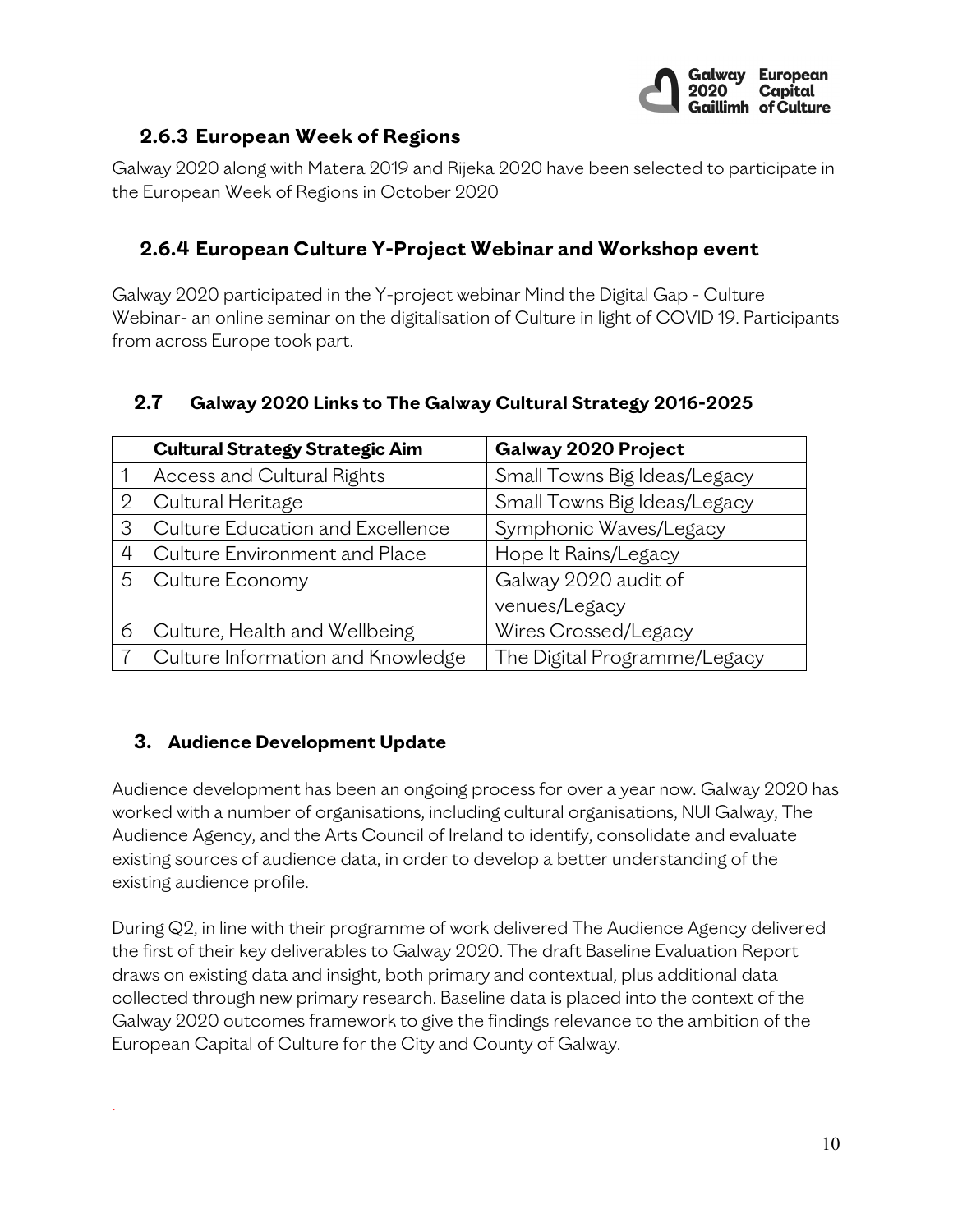

#### **4. Monitoring and Evaluation**

The Audience Agency (TAA) are the appointed Monitoring and Evaluation Partner for the European Capital of Culture, Galway 2020. Since their appointment in Q4 2019, The Audience Agency have been actively working with our local Cultural Partners providing workshops and training in order to build capacity and develop a competency locally which will support local organisation in future with funding applications, through the provision of quantifiable data.

Due to the pandemic planned audience monitoring, and data collection activities were suspended. However, these activities are scheduled to recommence in September with the recommencement of the cultural programme.

During Q2, a detailed review of monitoring and evaluation scope of work and delivery programme was carried out by Galway 2020. This realignment or scope and delivery timelines will allow the monitoring and evaluation programme to better alignment and respond to the current health and economic crisis.

Also, during Q2 The Audience Agency delivered the first of the key deliverables under their programme of work. The draft Baseline Evaluation Report has been circulated and reviewed by the recognised stakeholder group. Observation and comments have been provided to The Audience Agency and the revised (final) report is due to be issued in August 2020.

#### **5. Government Relations**

Galway 2020 continues to have strong political support nationally. The Programme Delivery Agreement contains specific quarterly reporting requirements and quarterly independent accountants report requirements. An independent accountants report was submitted in relation to the period Q1 2020 and a funders meeting was held with the DCHG in June 2020.